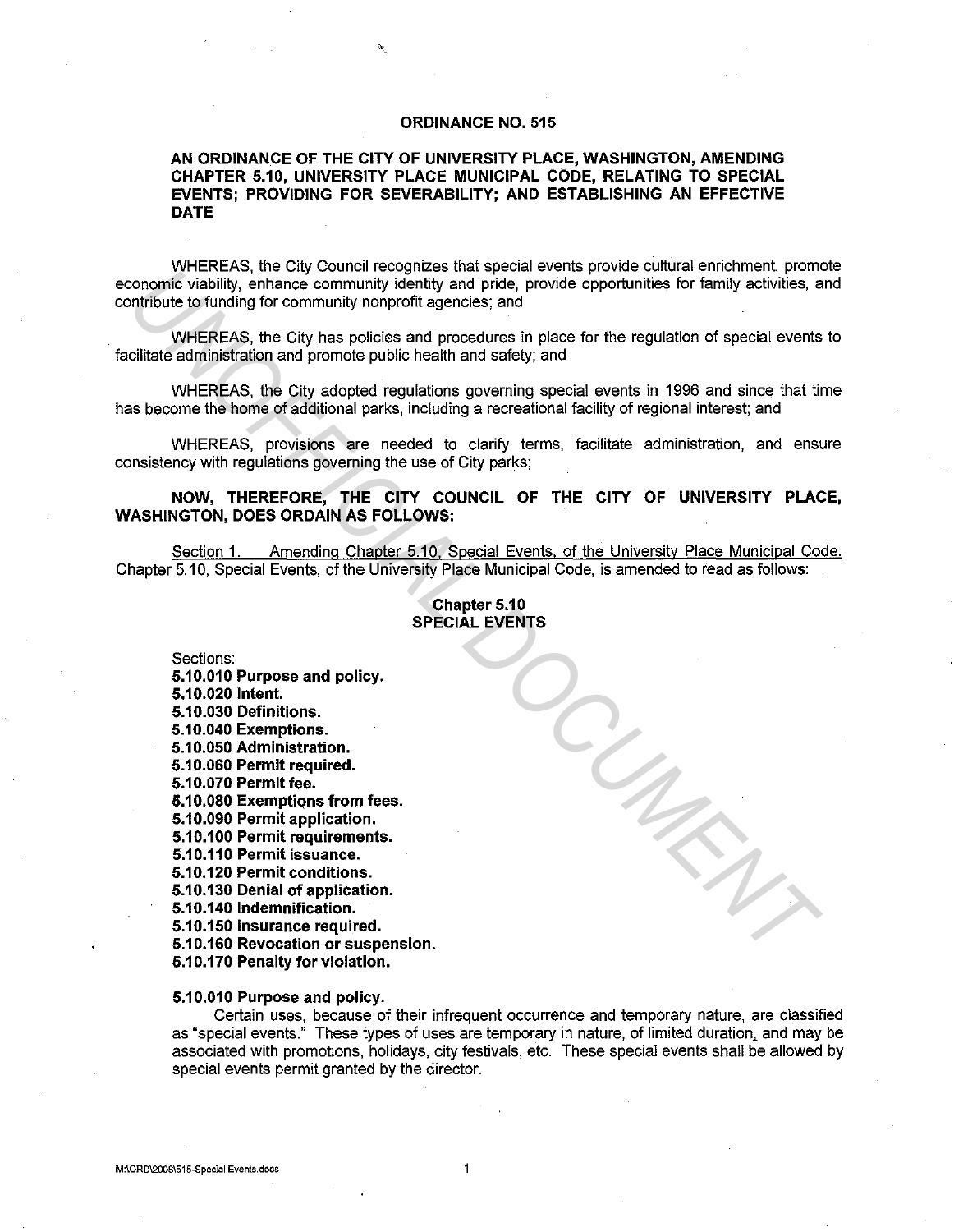Partnerships between the city, event sponsors. and the community are valuable in ensuring successful events. Therefore, the city will strive to accommodate special events. The city recognizes that events can be difficult to implement successfully and that the city requirements may represent a significant portion of the event's costs. When setting fees and conditions for events, the city will be sensitive to their impacts on the event's costs while balancing the city's obligation to protect public health and safety. It is the city's goal to have successful special events that enrich and enliven the community.

## **5.10.020 Intent.**

It is the specific intent of this chapter and any procedures adopted hereunder to place the obligation of complying with the requirements of this chapter upon the applicant or sponsor, and no provision thereof is intended to impose any duty upon the city or any of its officers, employees. or agents. Nothing contained in this chapter or any procedures adopted is intended to be or shall be construed to create or form the basis for liability on the part of the city, or its officers, employees. or agents, for any injury or damage resulting from the failure of the applicant or sponsor to comply with the provisions hereof. **3.1.0.00** thentical the chapter and any procedures adopted hereunder to place the<br>galacon of complying with the requirements of this chapter upon the applicant or spontor, a<br>proposition of complements of this chapter upon

## **5.10.030 Definitions.**

For the purposes of this chapter, the following words and phrases used herein as follows shall have the following meanings:

**"Applicant"** shall mean any person or organization who seeks a special events permit to conduct or sponsor an event governed by this chapter.

**"Athletic event"** shall mean an occasion in which a group of persons collect to engage in or watch a sport or form of exercise on private or public property and/or on a city street, sidewalk, alley, or other street right-of-way, which obstructs, delays, or interferes with the normal flow of pedestrian or vehicular traffic, or does not comply with traffic laws or controls. Athletic events include, but are not limited to, bicycle and foot races.

"Block party" shall mean a festive gathering on a private property or a street that which may or may not require the closure of a street, or a portion thereof, to vehicular traffic, and/or use of the street for the festivity including barbecues, picnics, music. or games.

**"Department"** shall mean the community development services department of the city of University Place or such other department as may be designated by the city manager.

"Director" shall mean the director of community the development services department of the city of University Place or appointed designee other designee authorized by the city manager.

**"Other special event"** shall mean events that are not typically allowed by the zoning district, which, because of the nature of the use, deserve special consideration and/or conditions to mitigate impacts. These events may include the following: street fair, arts and crafts show, carnival, circus, or other similar transient amusement or recreational activities, block party, rally, dance, or other events that occur on private or public property and/or on a city street, sidewalk, alley or other public right-of-way.

**"Parade"** shall mean a march or procession consisting of any number of persons, animals, or vehicles, or a combination thereof, on any city street, sidewalk, alley, or other right-of-way, that which obstructs, delays, or interferes with the normal flow of pedestrian or vehicular traffic, or does not comply with traffic laws and controls.

**"Permit application fee"** shall mean the fee to be paid by the special events permit applicant at the time the application is filed. Such fee shall be set by the city council.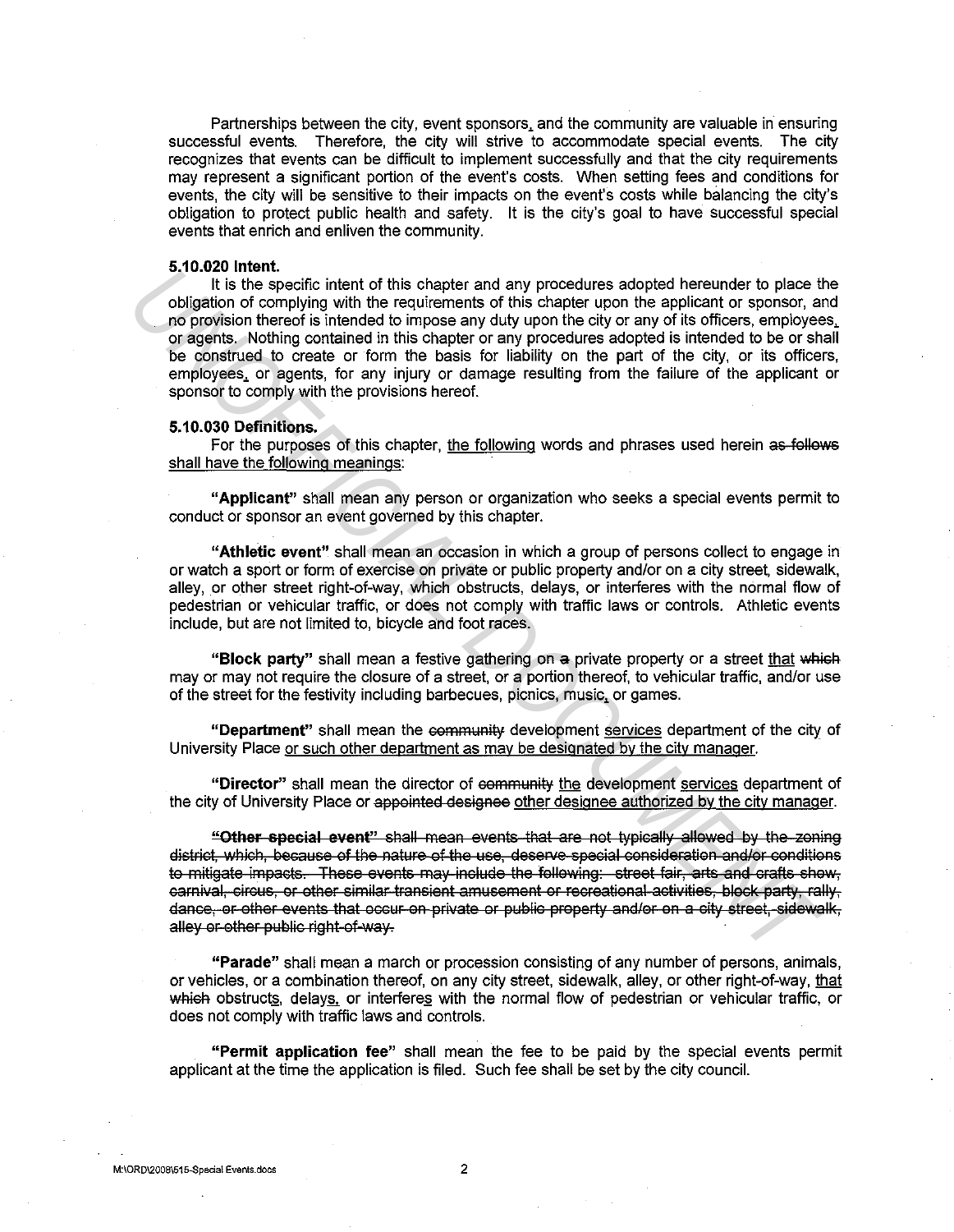**"Permittee"** shall mean any person or organization that wile has been issued a special events permit by the department. The permittee shall have authority, subject to approval by the city, to determine participation in commercial activities during a special event.

**"Real estate sales event"** shall mean a scheduled showcasing of a number of new houses in a subdivision for the purpose of viewing by interested parties and for sales promotion, which may, but not necessarily, require the closure of a street, or a portion thereof, to vehicular and/or pedestrian traffic. This definition does not include typical sales open houses for individual houses.

**"Refundable deposit"** shall mean the amount of money required of a permittee by the department in order to assure adequate cleanup of the special event site. The deposit shall be returned to the permittee upon written request following the completion of the event and approval of the department.

**"Special event"** shall mean a gathering of more than 50 persons on public facilities or public rights-of-way, or a gathering of any number that disrupts the ordinarv and normal use of a public facility, right-of-way, or private street, subject to the exemptions of Section 5.10.040. A special event shall include a gathering of more than 50 persons on privately owned property that has any of the following effects: **Example of a serve the model of a serve the section and the model of a server and the department in order to assure adequate clearaty of the special event site. The deposit shall eiting the completion of the server since** 

A. Disrupts the ordinary and normal use of a public facility or right-of-way;

B. Invites public participation and/or spectators:

C. Requires the provision of increased public services above that normally required in the absence of the event including, but not limited to. fire. police, traffic control, and crowd control services.

Special events may include, but are not limited to. the following: athletic or sporting events, block parties, street fairs, parades, arts and crafts shows, flea markets, carnivals, circuses or similar transient amusement or recreational activities, rallies, dances, outdoor concerts, and rodeos.

**"Special event, major"** shall mean a special event that involves the gathering of 300 or more persons, requires the closure of more than one block of a public or private street. or occurs on more than one consecutive day.

**"Special event, minor"** shall mean a special event that involves the gathering of less than 300 persons and does not otherwise qualify as a major special event.

**"Special events permit"** shall mean the permit issued by department after the applicant has met all applicable reviews and requirements set forth in this chapter.

**"Temporary structure"** shall mean any structure that which is moved onto or erected on a lot or right-of-way for the purpose of servicing a temporary event. Temporary structures include, but are not limited t07, booths for tickets, games, vendors selling wares, and food or other concessions; tents, portable lavatories, gazebos, mobile offices or job shacks, etc.

# **5.10.040 Exemptions.**

The provisions of this chapter shall not apply to the following:

A. Funeral processions;

B. Groups required by law to be so assembled;

C. Pedestrian processions along a route that is restricted to sidewalks, and crossing streets only at pedestrian crosswalks in accordance with traffic regulations and controls;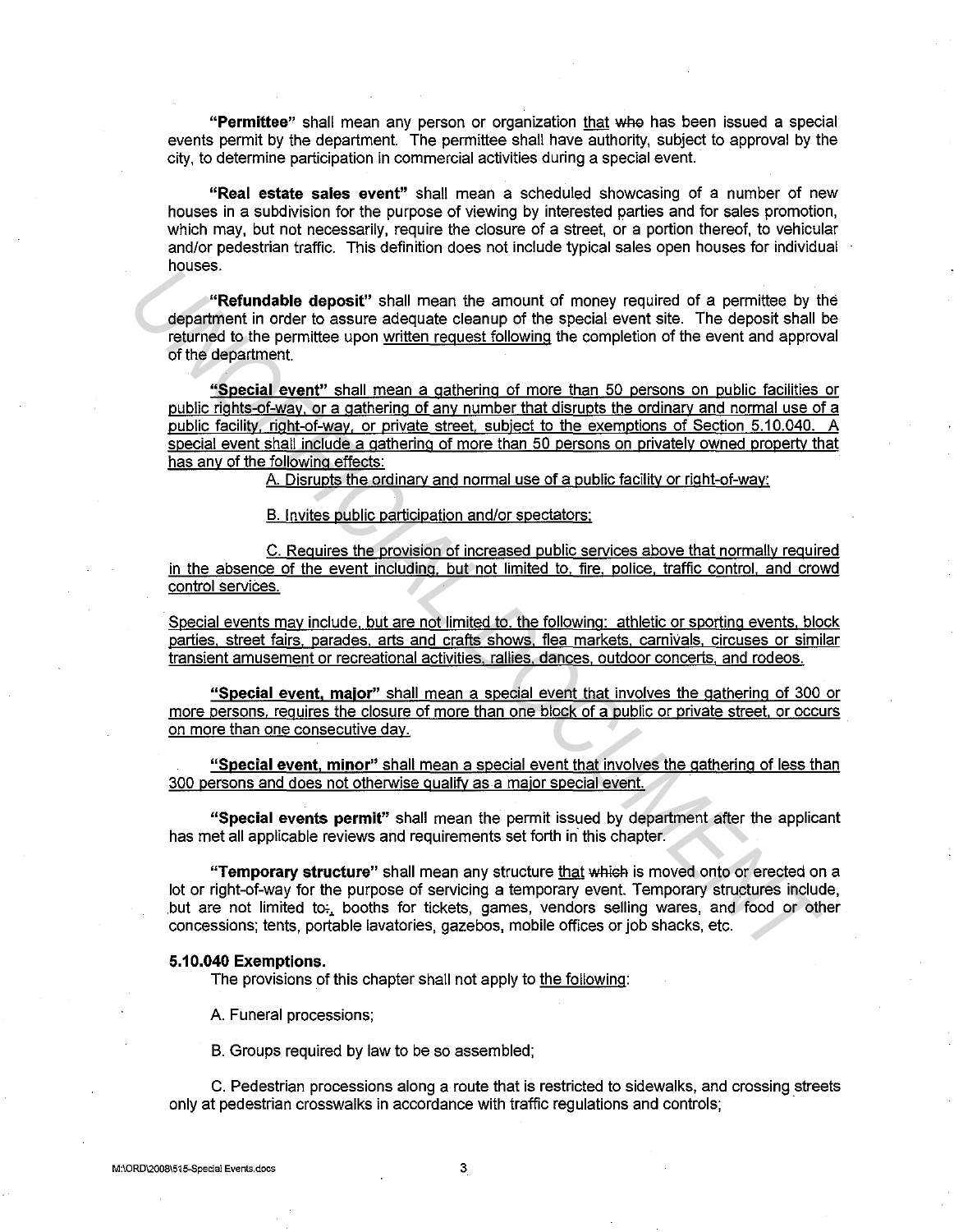D. Regularly scheduled recreational activities of the city Parks and Public Works Department with adequate provision for crowd and traffic control:

E. Indoor assembly of persons where the facility that is to be used has been approved for such assembly pursuant to the requirements of Title 14 Buildings and Construction and adequate on-site parking is provided pursuant to Title 19 Zoning:

F. Outdoor assembly of persons typical to a school, public park. or other facility that is consistent with uses allowed in the underlying zone:

 $-$  GD. Activities and events deemed by the director to not require (to be exempt from) a special events permit.

## **5.10.050 Administration.**

The director shall, after consultation with appropriate departments and agencies, have discretionary authority regarding special events permits. The director's discretion includes, but is not limited to,; the determination of the types of events that need a special events permit.; whether a preapplication meeting is required for a particular event. and whether the fees shall be waived for a particular application the need for liability insurance and the amount of coverage Reeessary. The director may approve, deny, modify, or condition an application for a special events permit. including approval to extend the duration of an event beyond the limits prescribed in this chapter. The director may waive the time limits set for applications. Consistent with uses allowed in the distance when principle and the unit server in the server of the server in the server in the server in the distance of the server in the distance of the server in the distance of the dis

#### **5.10.060 Permit required.**

Any person desiring to conduct or sponsor a special event in the city of University Place on private er public property, and/or on private property that which will necessitate the use of the public right~of-way, shall first obtain a special events permit from the department.

When such an event will be an exercise of rights protected by the First and Fourteenth Amendments to the United States Constitution, or Article I, Sections 3, 4, 5, or 11 of the Washington Constitution, the application shall be processed promptly, without charging a fee for political or religious activities or imposing terms or conditions that infringe upon constitutional freedoms, and in a manner that respects the liberties of applicants and the public.

## **5.10.070 Permit fee.**

The fee for issuance of a special events permit shall be set by resolution of the city council.

## **5.10.080 Exemptions from fees.**

A No fee shall be imposed when prohibited by the First and Fourteenth Amendments to the United States Constitution, or Article I, Sections 3, 4, 5 or 11 of the Washington Constitution. Political or religious activity intended primarily for the communication or expression of ideas shall be presumed to be a constitutionally protected event. Factors that may be considered in evaluating whether or not the fee applies include the nature of the event; the extent of commercial activity, such as the sales of food, goods. and services; product advertising or promotion, or other business participation in the event; the use or application of any funds raised; if part of an annual tradition or a series, previous events in the sequence; and the public perception of the event.

B. No fee shall apply to a block party with an anticipated attendance of 300 people or fewer that closes off a residential street segment no more than one block in length, a sidewalk or alley abutting a park, or an unopened right-of-way for eight hours or less during daylight hours, and does not need police service for crowd control.

C. No fees shall be imposed under this chapter for  $\Theta$  events that are authorized by a special ordinance that which sets out fees or charges for that particular event.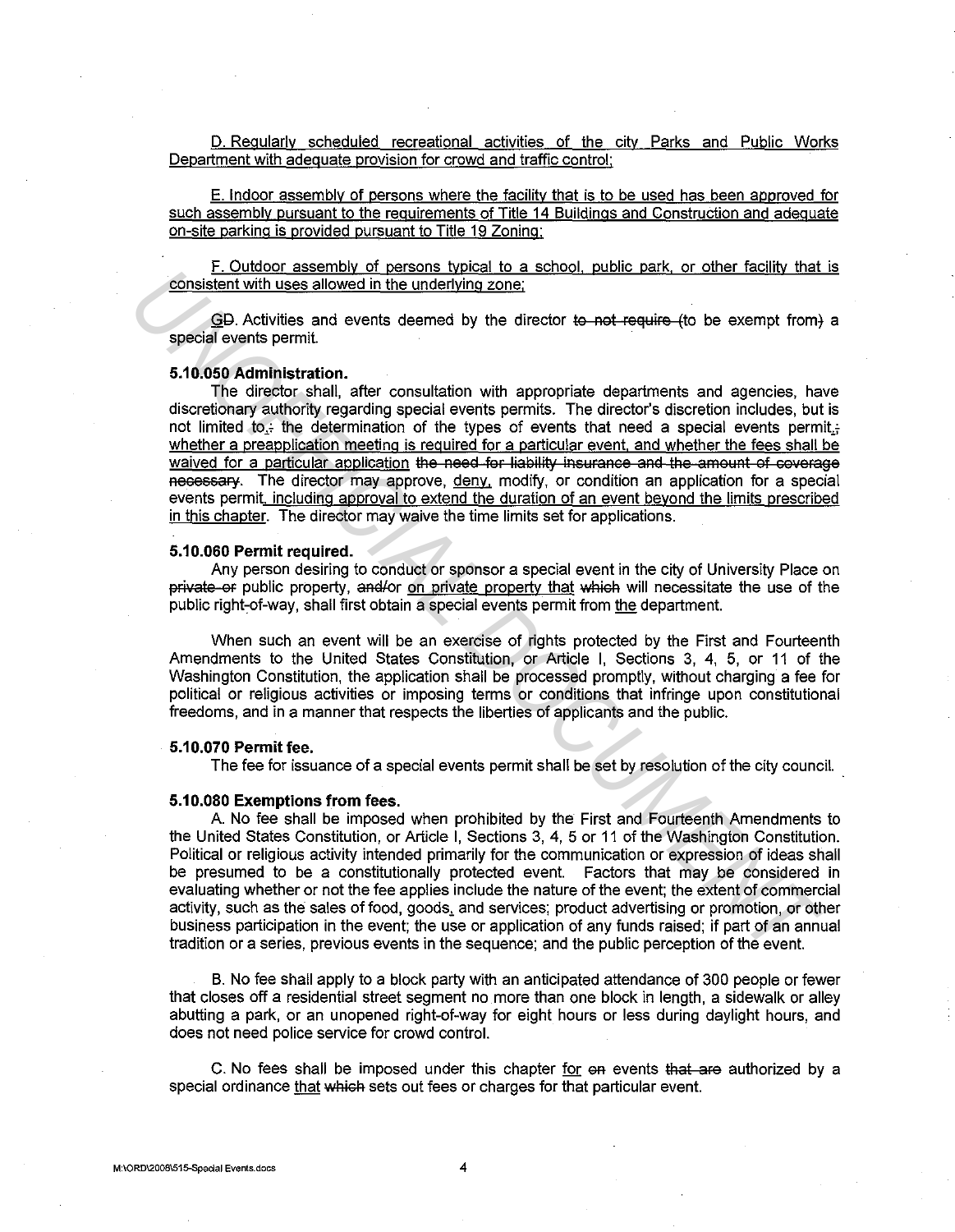D. Fees may be waived by the director for special events sponsored by nonprofit agencies and that which further the goals and objectives of the city.

#### **5.10.090 Permit application.**

A. A preapplication conference with staff  $\frac{may}{he}$  is required prior to filing application materials with the department. This conference is for the department to provide the applicant with information on application requirements and for the applicant to describe the nature of the event to the department.

B. Any person wishing to sponsor a special event shall apply for a special events permit by filing an application with the department, at least 30 45 days prior to the date on which the event is to begin er eccur in order to provide adequate notice to public safety and other city personnel and to accommodate potential modifications to an applicant's event proposal.

C. The director shall issue the special events permit once the application has been approved after review of appropriate agencies to include police, fire, public works, building and planning, risk management, and others as determined by the director, and the applicant has agreed in writing to comply with the terms and conditions of the permit.

D. The director shall, in consultation with appropriate city departments, review and decide upon each application for a special events permit.

#### **5.10.100 Permit requirements.**

A. Time Limit. No specific special event shall last longer than 14 4G calendar days maximum unless an exception is granted at the director's discretion.

B. Uses Allowed as "Special Events." Special event uses are to shall be temporary and may include principle principal and associated accessory uses that may not be normally allowed normally in a particular zoning district. Specific uses allowed as special events shall either fit one or more of the special event types described in the definitions section, or may be allowed as-per under the interpretive authority and discretion of the director. B. Any person wishing to sponsor a special event shall apply for a special event smilling an application with the department, at least 30 46 days prior to the date on which the event and oxider model of the commodate polic

C. Signage. Temporary signage shall will be allowed subject to UPMC 49.45.415 19.75, including size and location requirements, with the following exceptions:

1. Number of Temporary Signs. The total number of temporary signs for a special event shall not exceed five large event signs, and six off-premises/directional signs.

2. Size Limit. Maximum size for large event signs shall not exceed 30 square feet each; maximum size for directional signs shall not exceed four square feet each.

3. Time Limit. The director may issue temporary sign permits for each individual signs that which shall expire after terminate within 45 days total from the date of issuance. This time period shall not be extended to accommodate the removal of signs after the last day of a special event. , including the time after the event needed to remove signs (no extension periods allowed for special event signage).

4. Removal. Temporary signs shall be removed within three days of the last day of the special event. When temporarv sign permits are issued for event signs. the signs shall be removed prior to permit expiration 45 days after issuance. This time is to be included in the 45day maximum limit for temporary signage.

## D. Temporary Structures.

1. Setbacks. Normal setbacks required by the zone do not apply for the special event. However, in instances where the structure (or event at the structure) may cause undue nuisance to adjoining properties, placement of structures in relation to adjoining properties is left to the discretion of the director.

2. Removal. Temporary structures shall be removed within three days of the last day of the special event.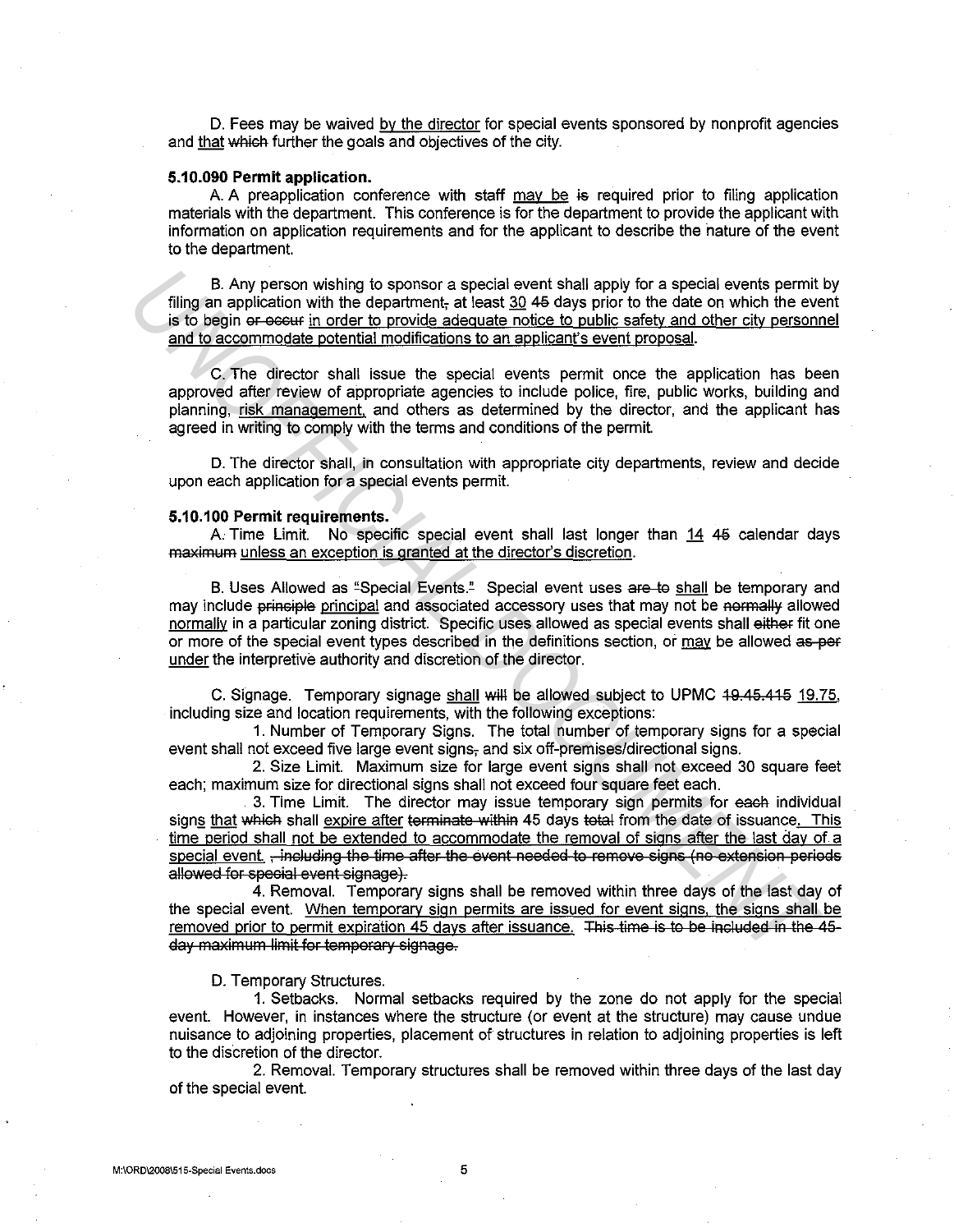## E. Parking.

1. Location. Developed or undeveloped lots adjoining or in close proximity to the special event site may be used as temporary parking facilities for the event. Parking may be provided at greater distances from the event site when appropriate provision is made for transporting participants between the event site and the parking facilities. If public right-of-way is to be used for parking, other than in legally designated spaces, a right-of-way use permit shall be requested as part of the review process for the special event.

2. Parking Plans. Parking plans shall be submitted showing the site of the parking area(s), including approximate number of spaces, ingress/egress ways, maneuvering aisles, reserved handicapped stalls, etc.

# F. Street Closures.

1. Street closures and use of portions of right-of-way for special events may be permitted subject to approval of a right-of-way use permit issued in conjunction with the special events permit.

2. Provisions shall be made for emergency vehicle access through easily removable barriers or permeable (crashable) gates.

G. Police, Fire, Medical Facilities, Parks and Public Works Crews.

1. Fire, police, medical services, parks and public works crews shall be provided as deemed necessary by the reviewers of the special events permit application.

2. Expenses for fire, police, medical services, and parks and public works crews needed for coverage and cleanup at the special event shall be the responsibility of the permittee, even if the permit fee has been waived.

H. Owner's Consent. An affidavit of consent by the property owners of the special event site and/or designated parking site or sites may be required for permit issuance.

I. Sales. Any person proposing to engage in sales activity in connection with a special events permit may be required to obtain a sales permit in accordance with the provisions of Chapter 15.05 UPMC.

## **5.10.110 Permit issuance.**

The director shall approve, conditionally approve, or deny an application based on the recommendations of city departments involved in the review process of the application for a special events permit and the grounds specified herein. If the application is denied or conditionally approved, the director shall inform the applicant of the grounds for denial, or the reason for a change in the date, time, route, or location of the event. The applicant shall be notified of any permit conditions at the time the application is approved. areass), including approximate numer of spaces, ingressiegress ways, maneuvering assessed than the space of the state of decisions and use of portions of right-of-way for special events may is events permitted date at the

## **5.10.120 Permit conditions.**

Special events proposed to be held in city parks may be conditioned in accordance with the provisions of Chapter 15.05 UPMC. Additionally, t<sub>The director may condition the issuance of a</sub> special events permit by imposing reasonable requirements concerning time, place, and manner of the event, and such requirements as are necessary to protect the safety and rights of persons and property, and the control of traffic. Such conditions include but are not limited to the following:

A Alteration of the date, time, hours of operation, route, or location of the event proposed on the event application.

B. Conditions concerning the area of assembly and disbanding of an event along a route.

C. Conditions concerning accommodation of pedestrian or vehicular traffic, including restricting the event to only a portion of a street.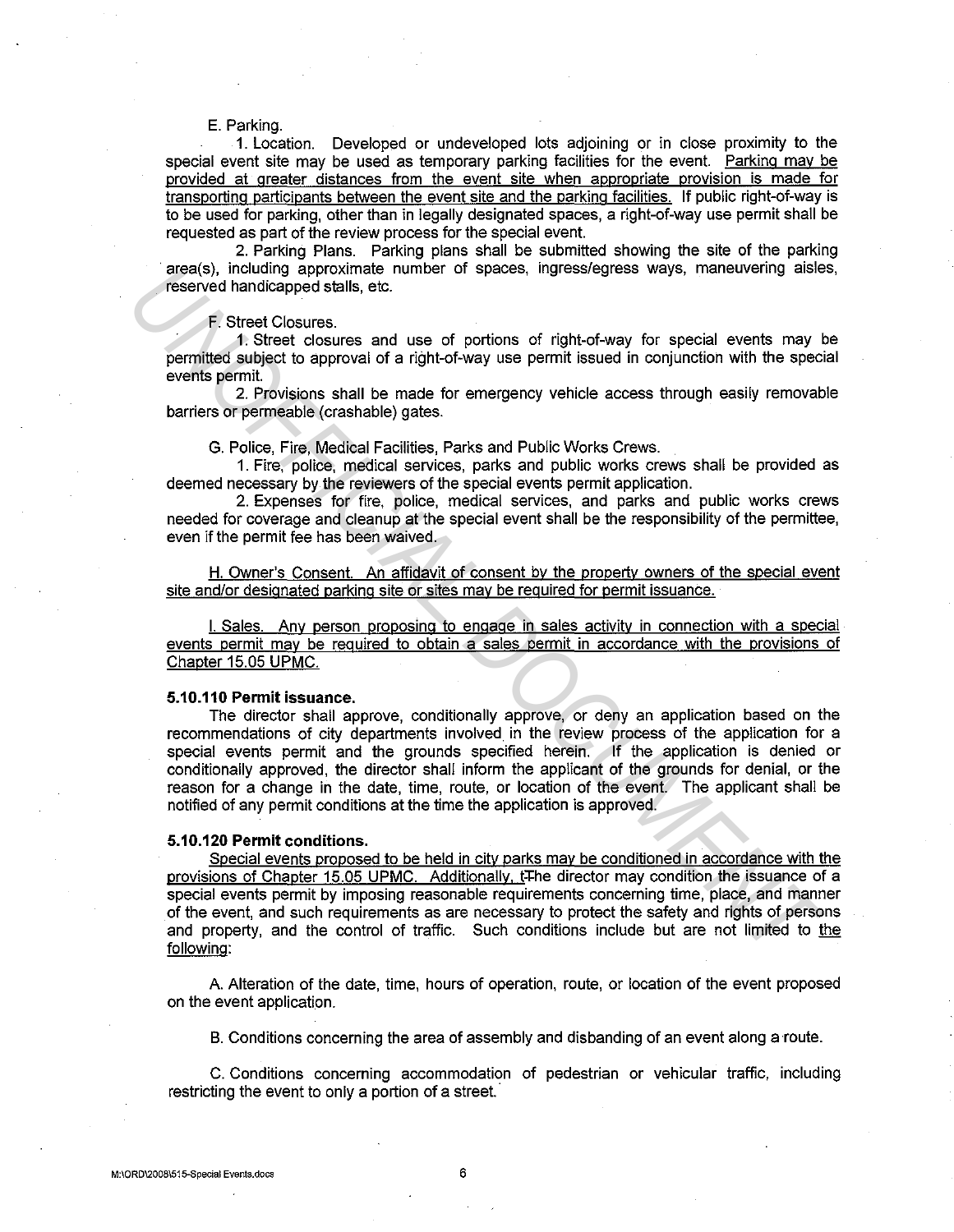D. Conditions where traffic congestion may be anticipated, encouraging use of transit and carpooling.

E. Requirements for the use of traffic cones or barricades.

F. Requirements for the provision of first aid and sanitary facilities.

G. Requirements for the provision of fire, police, emergency medical protection. and parks and public works crews for maintenance and cleanup, if necessary.

H. Requirements for coordination with the fire department and emergency personnel for emergency treatment and evacuation of people who may need immediate care, cardiopulmonary resuscitation. or ambulance service; emergency communication; fire suppression equipment within structures; and maintenance of unobstructed emergency passageways. and public works class for intained and detailed. In tectssary.<br> **PHR Requirements for coordination with the fire department and emergency personnel in<br>
Propertical documents for coordination of people who may need immedia** 

I. Requirement for use of personnel to monitor the event monitors and provide ing notice of permit conditions to event participants.

J. Restrictions on the number and type of vehicles, animals, or structures at an event.

K. Compliance with animal protection ordinances and laws.

L. Requirements for use of garbage containers, cleanup. and restoration of city and private property.

M. Restrictions on the use of amplified sound.

N. Notice to residents and/or businesses regarding any activity that which would require a street closure.

## **5.10.130 Denial of application.**

A special event may be denied based upon a determination that of any of the following:

A. The event would seriously endanger public safety;

B. The event would seriously inconvenience the general public;

C. The event would unreasonably infringe upon the rights of abutting properties;

D. The event would conflict with another proximate event or interfere with construction or maintenance work in the immediate vicinity;

E. There is not sufficient safety personnel or other necessary city staff to accommodate the event;

F. The applicant fails to complete the application form after being notified of the additional information or documents required;

G. Information contained in the application ef or supplemental information requested from the applicant is found to be false in any material detail;

H. The applicant cannot meet, or is unwilling to meet, all of the requirements of this chapter or any special conditions imposed by any of the reviewing agencies; or

I. Other issues in the public interest identified by the director or his/her designee.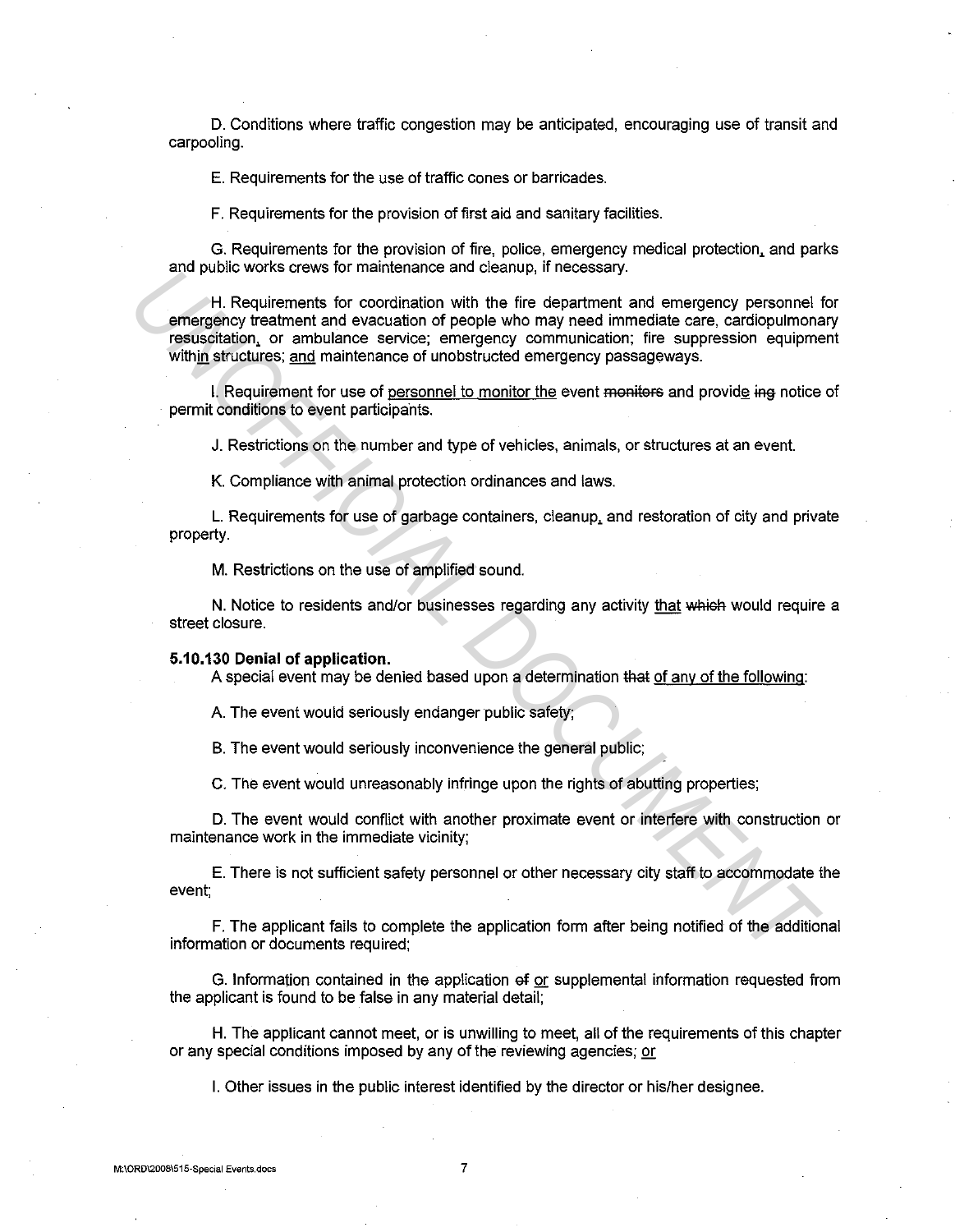## **5.10.140 Indemnification.**

A Prior to the issuance of the special events permit, the permit applicant and authorized officer of the sponsoring organization must agree to reimburse the city of University Place for any costs incurred by the city in repairing damage to city property occurring in connection with the permitted event.

B. Permittee agrees to defend, indemnify and save hold harmless the city, its appointed and elective officers and employees from and against all loss or expense, including but not limited to judgments, settlements, attorneys' fees and costs by reason of any and all claims and demands upon the city, its elected officials or employees for damages because of personal or bodily injury, including death at any time resulting therefrom, sustained by any person or persons and on account of damage to property or loss therefrom arising out of any activity under or in connection with this event, except only such injury as shall have been occasioned by the sole negligence of the city, its appointed or elected officers or employees. Using the state internets, attoriuse these area costs of excess the ranges because of personnal colume in the set of different internet between the state of personnal and or account of diamage to property or loss therefor

C. The director may require a refundable deposit in an amount determined by the director to be a reasonable estimate of the costs for cleanup services.

#### **5.10.150 Insurance required.**

A. As required by the director, the permittee shall provide the department with proof of commercial general liability insurance generally in the amount of \$1,000,000 combined single limits per occurrence, and an endorsement naming the city of University Place as an additional insured must be provided.

B. If a special event activity will occur on city-owned or leased property, the lessee shall also be named as an additional insured. Written approval from the lessee for the requested activity shall be provided to the director.

C. Certificates of insurance shall be submitted to the city for approval 14 working days prior to the event. Acceptability of insurance is subject to approval by the city's risk manager.

# **5.10.160 Revocation or suspension.**

A A special events permit issued under this chapter shall be temporary, shall vest no permanent rights in the applicant, and may be immediately revoked or suspended by the director if any of the following conditions are found to exist:

1.A. The applicant, in the information supplied, has made misstatement of material fact, the applicant has failed to fulfill a term or condition of the permit in a timely manner, or the check submitted by the applicant in payment of the fee for a permit has been dishonored;

2.B. The applicant requests the cancellation of the permit or cancels the event;

3.G. The activity endangers or threatens persons or property, or otherwise jeopardizes the health, safety, or welfare of persons or property;

4.D. The activity conducted is in violation of any of the terms or conditions of the special events permit; or

5.E. An emergency or supervening occurrence requires the cancellation or termination of the event in order to protect the public health or safety;

B.F. The city shall refund the permit fee in the event of a revocation caused by an emergency or supervening occurrence. The city shall refund the balance of the fee less its costs incurred if the cancellation occurs at the written request of an applicant who is in compliance with this chapter.